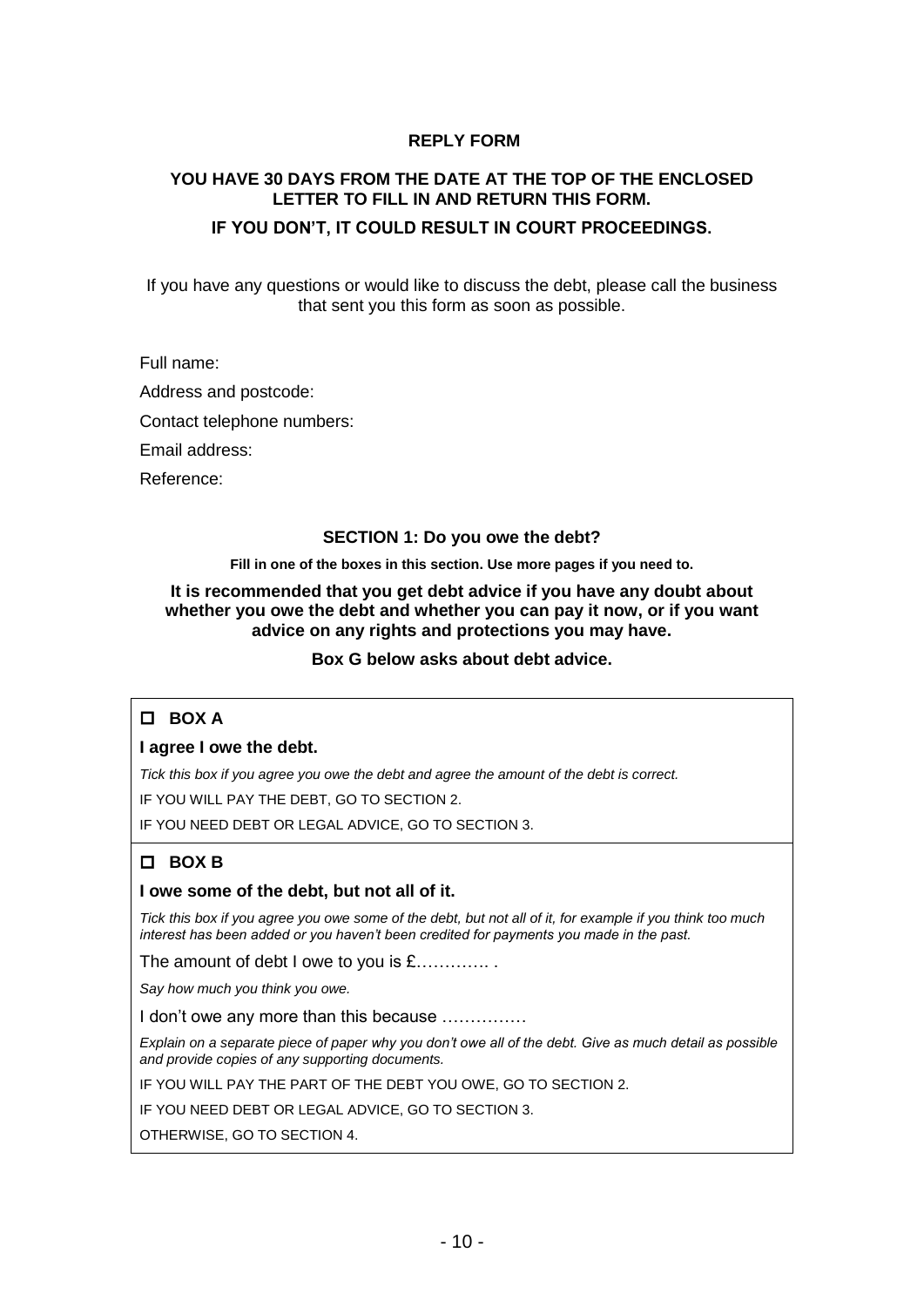# **BOX C**

## **I don't know whether I owe the debt.**

*Tick this box if you're not sure whether you owe the debt and/or you need help from a debt adviser to work out whether you should pay.*

NOW GO TO SECTION 3.

# **BOX D**

#### **I dispute the debt.**

*Tick this box if you don't owe the debt, for example because the debt should be paid by someone else, because you have already paid it, or because there is a legal problem with the credit agreement.* 

I dispute the debt because ……………

*Explain on a separate piece of paper why you dispute the debt. Give as much detail as possible and provide copies of any supporting documents.* 

NOW GO TO SECTION 4.

## **SECTION 2: How will you pay?**

**Only complete this section if you ticked Box A or Box B in Section 1 and you want to pay now.** 

## **The letter from the business will tell you how to pay. Keep a record of the payments you make.**

# **BOX E**

## **I will pay what I owe now.**

*Tick this box if you agree that you owe all or part of the debt and you are able to pay what you owe now.* You should pay using the payment details in the letter from the business. Keep a copy of any proof of *payment you receive.*

# **BOX F**

**I will pay, but I need time to pay.**

*Tick this box if you agree that you owe all or part of the debt, but you can't pay right now.*

**If you offer to make repayments, you must be able to afford them. You should consider getting debt advice about how much you can afford to repay.** If you are seeking debt advice, complete Section 3.

My proposals for repayment are ………….. .

*Explain on a separate piece of paper how you intend to pay the debt. Say how much you could pay now and how you will pay the remainder. For example, say how much you could pay each week, fortnight or month and when your first payment would be made.*

I have provided a Financial Statement showing my current financial situation:

Yes □ No □

*To help the business ensure you can afford your proposed repayments, fill out the Financial Statement that is attached to this form. You should also attach a copy of any budget or financial statement that a debt advice organisation has helped you prepare.*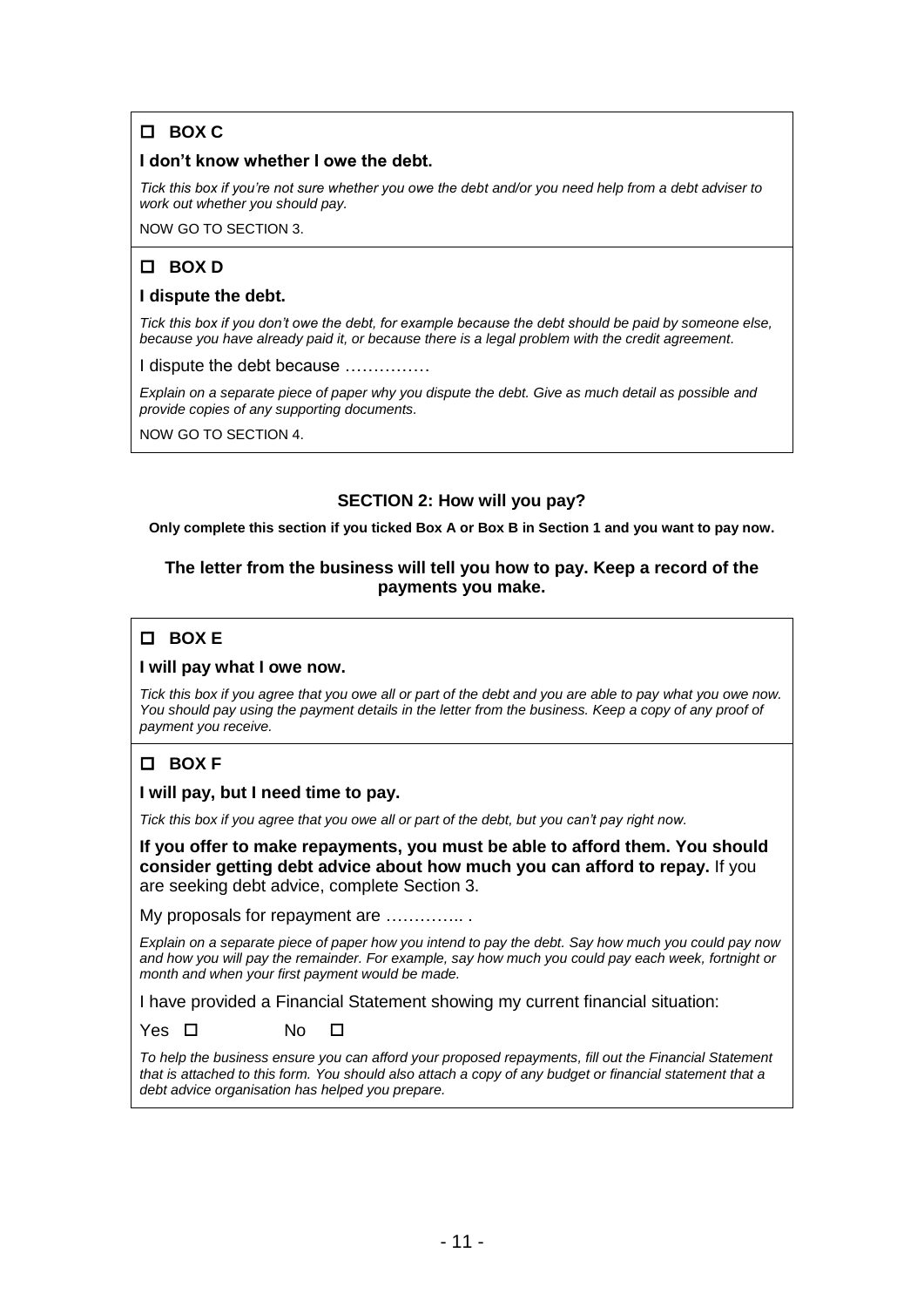## **SECTION 3: Do you intend to get, or are you already getting, debt advice?**

**Only complete this section if you are getting debt advice about whether you owe the debt or whether you can afford to pay.** 

# **BOX G**

#### **I am getting or intend to get debt advice.**

I am getting advice from …………………………………………………………………

…………………………………………………………………………………………………

*Insert the name and contact details of the person or organisation giving you advice.* 

I am getting advice about ………………

*Explain on a separate piece of paper what you are getting advice about, for example whether you owe the debt or how you could pay.*

I have an appointment with an adviser on ………….……………………………………

………………………………………………………………………………………………….. *If you have an appointment with a debt adviser, give the appointment date and time.*

I can't obtain advice within 30 days of returning this Reply Form because ……… .

*If it will take you longer than 30 days to get debt advice, explain on a separate piece of paper the reason for the delay and when you expect advice will be available.* 

NOW COMPLETE SECTION 4.

## **SECTION 4: What documents are you sending with this form? What information do you need?**

**Complete the boxes below if you want to provide or get more information.** 

## **BOX H**

#### **I have provided documents.**

*Tick this box if you want to provide documents about the debt, for example you might want to provide a letter showing you have an appointment for debt advice or a receipt showing you paid some of the debt.*

I have enclosed the following documents ……….. .

*Describe on a separate piece of paper the documents you have provided and why they are important.*

# **BOX I**

#### **I need more documents or information.**

*Tick this box if you need more information, such as copies of documents you don't currently have.* 

I need a copy of …………………………………………………………………………….

………………………………………………………………………………………………….

………………………………………………………………………………………………… *Additional documents or information that you might need could include:*

- *A copy of the written contract for the debt*
- *A full statement of account, including details of all interest and charges included on the outstanding balance of the debt, explaining how they have been calculated, and any payments already made toward the debt*
- *A calculation of the interest claimed*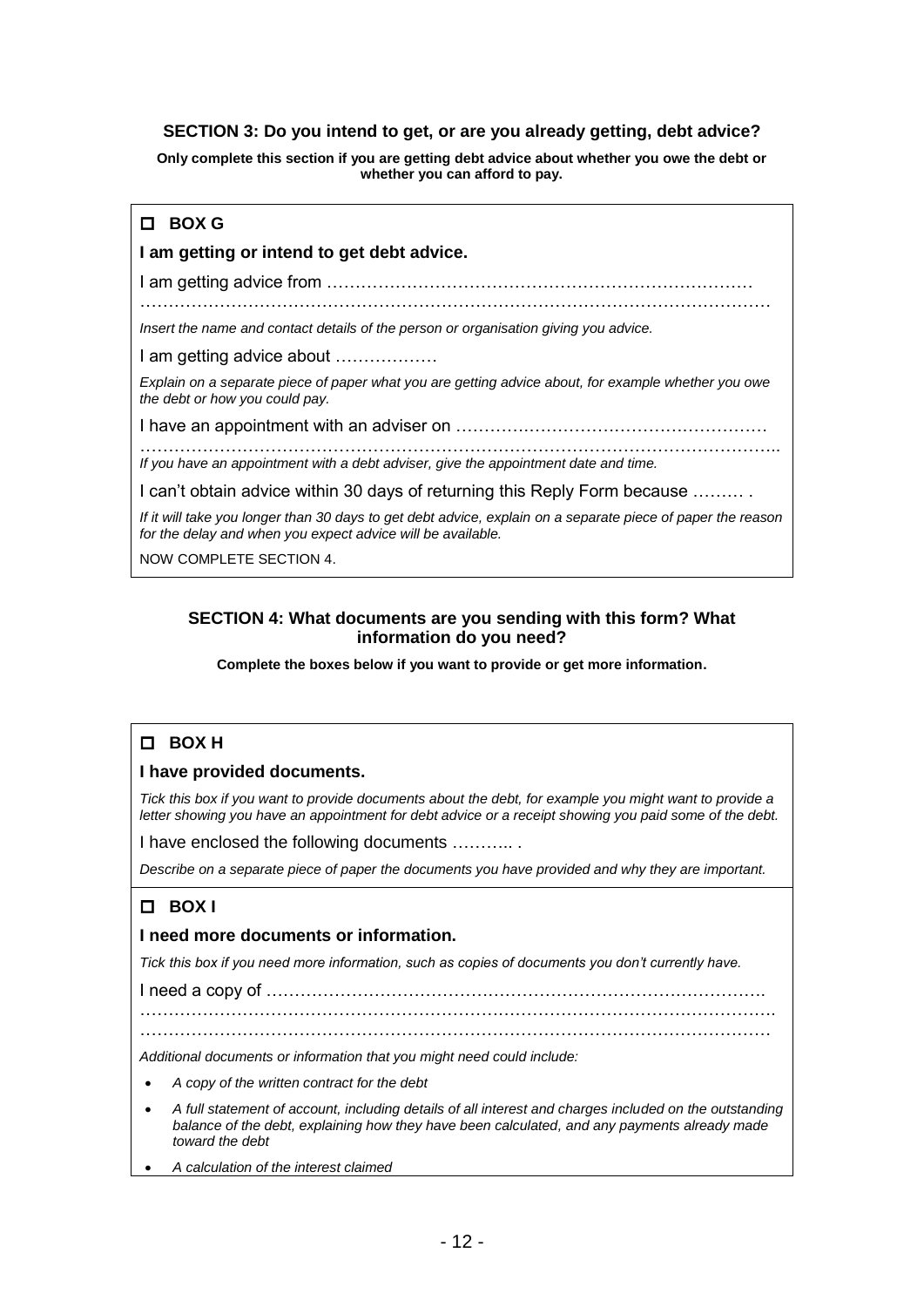- *The annual or daily rate of interest*
- *A description of the nature and amount of any administrative charges included in the debt*
- *A copy of the notice of assignment of the debt*

**Signature ……………………………………. Date……/….../…….**

**Print name …………………………………….**

*Sign and date this Reply Form once you've filled it in. Then send it to the address given in the letter from the business.*

## **Make sure you keep a copy of this form for reference in the future.**

**If your circumstances change, please update the business as soon as possible.**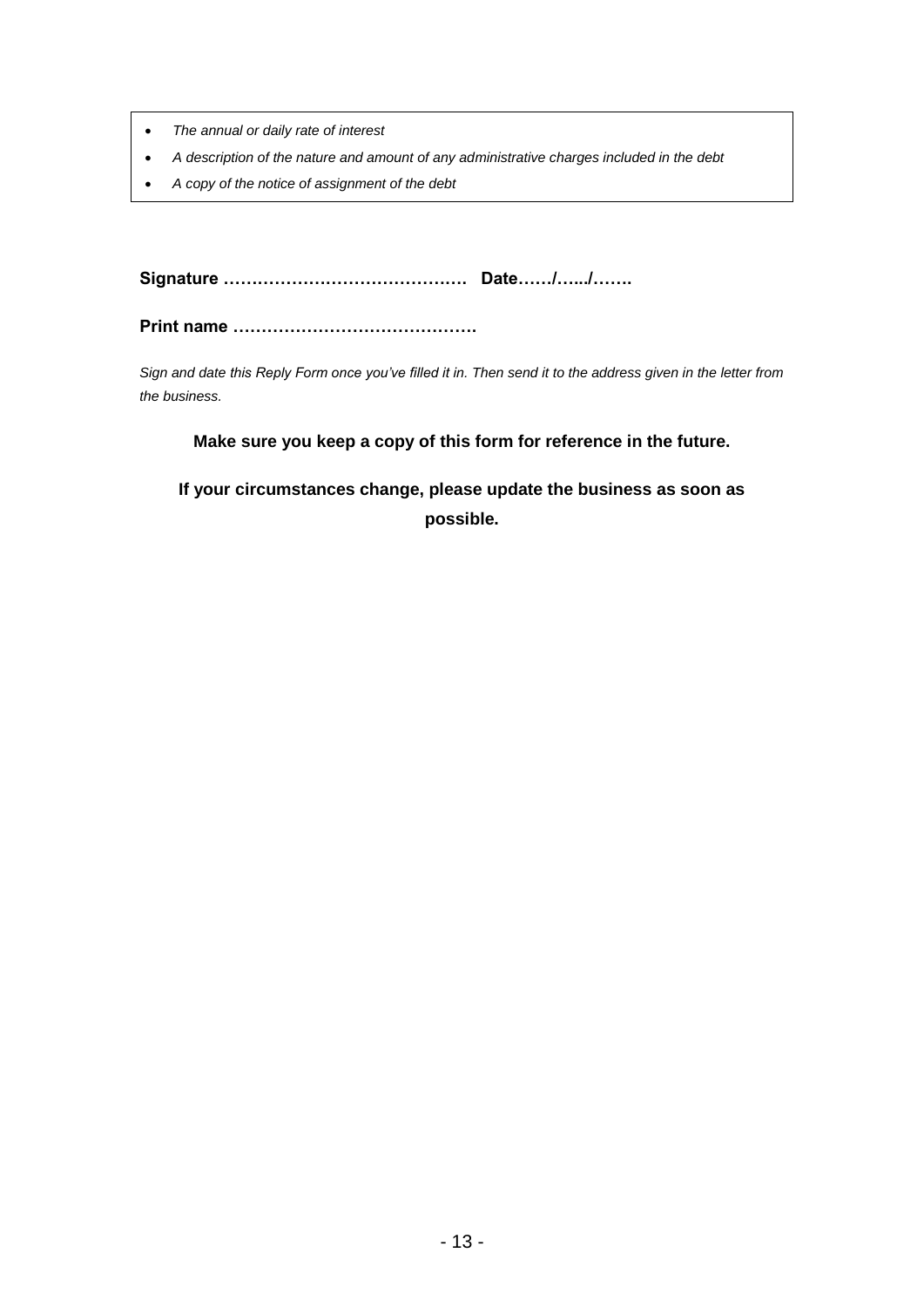| Name:                            |
|----------------------------------|
| D.O.B.:                          |
| Application: Single Joint        |
| <b>Partner:</b> (if applicable): |
| Partner D.O.B. (if applicable):  |
| Address:                         |

|                                                                                           |                            | Membership code number:                                                                             |  |  |  |  |                                  |
|-------------------------------------------------------------------------------------------|----------------------------|-----------------------------------------------------------------------------------------------------|--|--|--|--|----------------------------------|
| $16 - 18$ :<br>Dependent children: Under 16:<br>Other dependants:<br>Number in household: |                            | Case reference number:                                                                              |  |  |  |  |                                  |
|                                                                                           |                            | Date of statement<br>Date of review (if applicable):                                                |  |  |  |  |                                  |
|                                                                                           |                            |                                                                                                     |  |  |  |  | Number of vehicles in household: |
| Housing tenure: Owner Mortgage Tenant - private                                           |                            | ■ Unemployed ■ Not working due to illness / disability                                              |  |  |  |  |                                  |
| $\blacksquare$ Tenant - social $\blacksquare$ Living with parents $\blacksquare$ Other    |                            | ■ Self-employed ■ Retired ■ Carer ■ Student ■ Other                                                 |  |  |  |  |                                  |
| Please confirm you have considered                                                        | <b>Tick to</b>             | Partner's employment: Full-time Part-time<br>■ Unemployed ■ Not working due to illness / disability |  |  |  |  |                                  |
| (or discussed with an adviser) the use of<br>any assets to make lump sum payments         | confirm $\boldsymbol{\nu}$ | ■ Self-employed ■ Retired ■ Carer ■ Student ■ Other                                                 |  |  |  |  |                                  |
|                                                                                           |                            |                                                                                                     |  |  |  |  |                                  |
| <b>Overview</b>                                                                           | Amount (£)                 | Additional notes (e.g. reasons for debt, circumstances,                                             |  |  |  |  |                                  |
| <b>Total income</b>                                                                       |                            | temporary situations)                                                                               |  |  |  |  |                                  |
| <b>Total outgoings</b>                                                                    |                            | e.g. Made redundant in June 2014 and was out of work                                                |  |  |  |  |                                  |
| (Income - outgoings)                                                                      |                            | for 6 months                                                                                        |  |  |  |  |                                  |
| (Savings contribution)                                                                    |                            | e.g. Communications and leisure: Mobile phone -                                                     |  |  |  |  |                                  |
| Debt admin fee (if applicable):                                                           |                            | client has multiple family members abroad                                                           |  |  |  |  |                                  |
| Total available for priority creditors                                                    |                            |                                                                                                     |  |  |  |  |                                  |
| Total available for non-priority creditors                                                |                            |                                                                                                     |  |  |  |  |                                  |
| <b>Monthly Income</b>                                                                     |                            |                                                                                                     |  |  |  |  |                                  |
| Earnings                                                                                  |                            |                                                                                                     |  |  |  |  |                                  |
| Benefits and tax credits                                                                  |                            |                                                                                                     |  |  |  |  |                                  |
| Pensions                                                                                  |                            |                                                                                                     |  |  |  |  |                                  |
| Other income                                                                              |                            |                                                                                                     |  |  |  |  |                                  |
| <b>Total income</b>                                                                       |                            |                                                                                                     |  |  |  |  |                                  |
| <b>Monthly Outgoings: Fixed Costs</b>                                                     |                            |                                                                                                     |  |  |  |  |                                  |
| Home and contents                                                                         |                            |                                                                                                     |  |  |  |  |                                  |
| Utilities                                                                                 |                            |                                                                                                     |  |  |  |  |                                  |
| Water                                                                                     |                            |                                                                                                     |  |  |  |  |                                  |
| Care and health costs                                                                     |                            |                                                                                                     |  |  |  |  |                                  |
| Transport and travel                                                                      |                            |                                                                                                     |  |  |  |  |                                  |
| School costs                                                                              |                            |                                                                                                     |  |  |  |  |                                  |
| Pensions and insurances                                                                   |                            |                                                                                                     |  |  |  |  |                                  |
| Professional costs                                                                        |                            |                                                                                                     |  |  |  |  |                                  |
| Other essential costs                                                                     |                            |                                                                                                     |  |  |  |  |                                  |
| <b>Total fixed costs</b>                                                                  |                            |                                                                                                     |  |  |  |  |                                  |
| <b>Monthly Outgoings: Flexible Costs</b>                                                  |                            |                                                                                                     |  |  |  |  |                                  |
| <b>Communications and leisure</b>                                                         |                            |                                                                                                     |  |  |  |  |                                  |
| <b>Food and housekeeping</b>                                                              |                            |                                                                                                     |  |  |  |  |                                  |
| <b>Personal costs</b>                                                                     |                            |                                                                                                     |  |  |  |  |                                  |
| <b>Total flexible costs</b>                                                               |                            |                                                                                                     |  |  |  |  |                                  |
|                                                                                           |                            |                                                                                                     |  |  |  |  |                                  |
| Total monthly outgoings (fixed and flexible)                                              |                            |                                                                                                     |  |  |  |  |                                  |
| <b>Savings</b>                                                                            |                            |                                                                                                     |  |  |  |  |                                  |
|                                                                                           |                            |                                                                                                     |  |  |  |  |                                  |
| Please confirm that a monthly contribution                                                | <b>Tick to</b>             |                                                                                                     |  |  |  |  |                                  |
| to savings has been considered                                                            | confirm $\checkmark$       |                                                                                                     |  |  |  |  |                                  |
| (or discussed with an adviser)                                                            |                            |                                                                                                     |  |  |  |  |                                  |

Contact/team name:

Agency address:

Agency: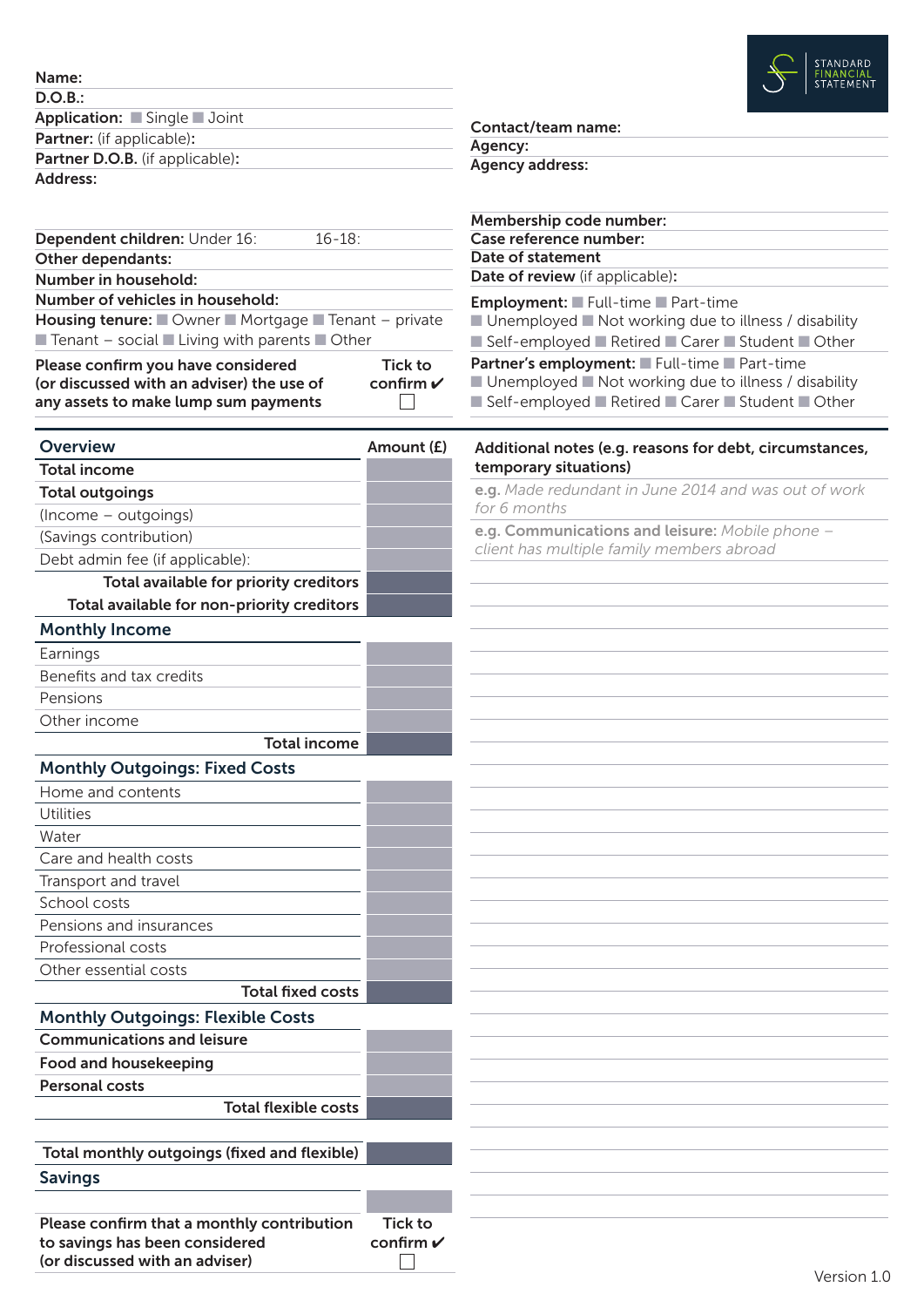# Debts

| <b>Priority Debts</b>       |                                           |  | <b>Non-Priority Debts</b> |                                           |            |  |  |
|-----------------------------|-------------------------------------------|--|---------------------------|-------------------------------------------|------------|--|--|
| Creditor                    | Owed (£) Offer                            |  | Creditor                  | Owed (£) CCJ Offer                        |            |  |  |
| e.g. Haringey Council       |                                           |  |                           |                                           | Y/N        |  |  |
|                             |                                           |  |                           |                                           | Y/N        |  |  |
|                             |                                           |  |                           |                                           | Y/N        |  |  |
|                             |                                           |  |                           |                                           | Y/N        |  |  |
|                             |                                           |  |                           |                                           | Y/N        |  |  |
|                             |                                           |  |                           |                                           | Y/N        |  |  |
|                             |                                           |  |                           |                                           | Y/N        |  |  |
|                             |                                           |  |                           |                                           | Y/N        |  |  |
|                             |                                           |  |                           |                                           | Y/N        |  |  |
|                             |                                           |  |                           |                                           | Y/N        |  |  |
|                             |                                           |  |                           |                                           | Y/N        |  |  |
|                             |                                           |  |                           |                                           | Y/N        |  |  |
|                             |                                           |  |                           |                                           | Y/N        |  |  |
|                             |                                           |  |                           |                                           | Y/N        |  |  |
|                             |                                           |  |                           |                                           | Y/N        |  |  |
|                             |                                           |  |                           |                                           | Y/N        |  |  |
|                             |                                           |  |                           |                                           | Y/N        |  |  |
|                             |                                           |  |                           |                                           | Y/N        |  |  |
|                             |                                           |  |                           |                                           | Y/N        |  |  |
|                             |                                           |  |                           |                                           | Y/N        |  |  |
|                             |                                           |  |                           |                                           | Y/N        |  |  |
|                             |                                           |  |                           |                                           | Y/N        |  |  |
|                             |                                           |  |                           |                                           | Y/N<br>Y/N |  |  |
|                             |                                           |  |                           |                                           | Y/N        |  |  |
|                             |                                           |  |                           |                                           | Y/N        |  |  |
|                             |                                           |  |                           |                                           | Y/N        |  |  |
|                             |                                           |  |                           |                                           | Y/N        |  |  |
|                             |                                           |  |                           |                                           | Y/N        |  |  |
|                             |                                           |  |                           |                                           | Y/N        |  |  |
|                             |                                           |  |                           |                                           | Y/N        |  |  |
|                             |                                           |  |                           |                                           | Y/N        |  |  |
|                             |                                           |  |                           |                                           | Y/N        |  |  |
|                             |                                           |  |                           |                                           | Y/N        |  |  |
|                             |                                           |  |                           |                                           | Y/N        |  |  |
|                             |                                           |  |                           |                                           | Y/N        |  |  |
|                             |                                           |  |                           |                                           | Y/N        |  |  |
|                             |                                           |  |                           |                                           | Y/N        |  |  |
|                             |                                           |  |                           |                                           | Y/N        |  |  |
|                             |                                           |  |                           |                                           | Y/N        |  |  |
|                             |                                           |  |                           |                                           | Y/N        |  |  |
|                             |                                           |  |                           | (tick if you have continued on next page) |            |  |  |
|                             | (tick if you have continued on next page) |  | Total non-priority debts  |                                           |            |  |  |
| <b>Total priority debts</b> |                                           |  | Token Payments            |                                           |            |  |  |

This financial statement is an accurate record of the information provided.

Signed: Date: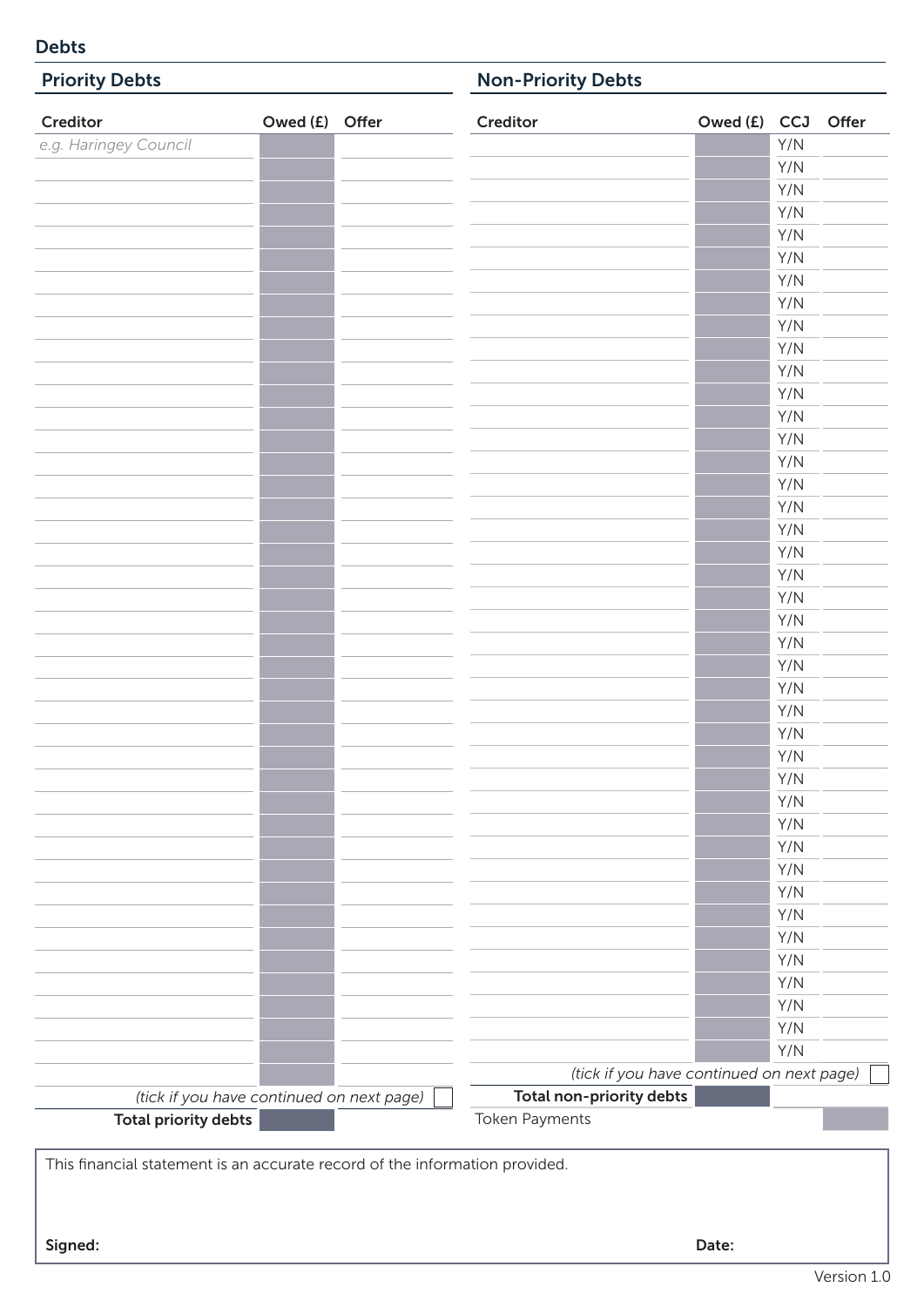# Summary version



Debts *(continued)*

# Priority Debts

Non-Priority Debts

| Creditor                    | Owed (£) Offer | Creditor                 | Owed (£) CCJ Offer |                         |  |
|-----------------------------|----------------|--------------------------|--------------------|-------------------------|--|
|                             |                |                          |                    | Y/N                     |  |
|                             |                |                          |                    | Y/N                     |  |
|                             |                |                          |                    | Y/N                     |  |
|                             |                |                          |                    | Y/N                     |  |
|                             |                |                          |                    | Y/N                     |  |
|                             |                |                          |                    | Y/N                     |  |
|                             |                |                          |                    | Y/N                     |  |
|                             |                |                          |                    | Y/N                     |  |
|                             |                |                          |                    | Y/N                     |  |
|                             |                |                          |                    | Y/N                     |  |
|                             |                |                          |                    | Y/N                     |  |
|                             |                |                          |                    | Y/N                     |  |
|                             |                |                          |                    | Y/N                     |  |
|                             |                |                          |                    | Y/N                     |  |
|                             |                |                          |                    | Y/N                     |  |
|                             |                |                          |                    | Y/N                     |  |
|                             |                |                          |                    | Y/N                     |  |
|                             |                |                          |                    | Y/N                     |  |
|                             |                |                          |                    | Y/N                     |  |
|                             |                |                          |                    | Y/N                     |  |
|                             |                |                          |                    | Y/N                     |  |
|                             |                |                          |                    | Y/N                     |  |
|                             |                |                          |                    | Y/N                     |  |
|                             |                |                          |                    | Y/N                     |  |
|                             |                |                          |                    | Y/N                     |  |
|                             |                |                          |                    | Y/N                     |  |
|                             |                |                          |                    | Y/N                     |  |
|                             |                |                          |                    | Y/N                     |  |
|                             |                |                          |                    | Y/N                     |  |
|                             |                |                          |                    | Y/N                     |  |
|                             |                |                          |                    | Y/N                     |  |
|                             |                |                          |                    | Y/N                     |  |
|                             |                |                          |                    | Y/N                     |  |
|                             |                |                          |                    | Y/N                     |  |
|                             |                |                          |                    |                         |  |
|                             |                |                          |                    | Y/N                     |  |
|                             |                |                          |                    | $\mathsf{Y}/\mathsf{N}$ |  |
|                             |                |                          |                    | Y/N                     |  |
|                             |                |                          |                    | Y/N                     |  |
|                             |                |                          |                    | Y/N                     |  |
|                             |                |                          |                    | Y/N                     |  |
|                             |                |                          |                    | Y/N                     |  |
|                             |                |                          |                    | Y/N                     |  |
|                             |                |                          |                    | Y/N                     |  |
| <b>Total priority debts</b> |                | Total non-priority debts |                    |                         |  |